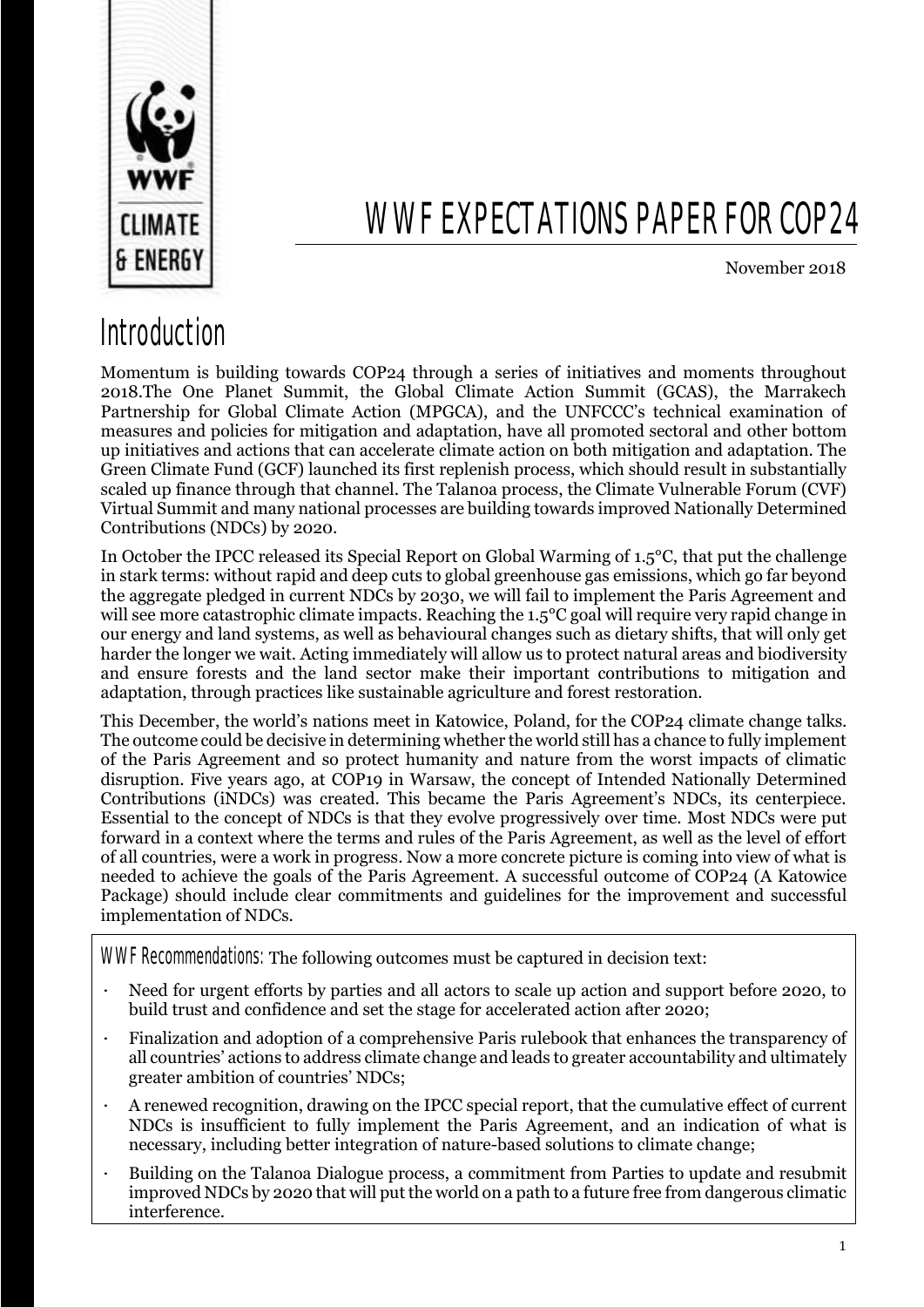## The "Katowice Package"

While some have focused almost exclusively on the Paris Agreement Work Programme (i.e. the Paris rulebook) as the single indispensable outcome from COP24, in fact three sets of outcomes (described below) are required for it to succeed. Without this full Katowice Package of (1) a commitment to improving NDCs (2) commitments to scaled-up urgent action and corresponding finance and other support and (3) finalization and adoption of the Paris rulebook, this COP will fall well short of expectations and make it virtually impossible for the world to avoid overshooting 1.5°C warming.

### 1. A commitment to improving NDCs

Science is clear. The IPCC Special Report on Global Warming of 1.5°C highlights that holding warming to 1.5°C with little or no overshoot requires reductions in global net CO2 emissions of around 45% below 2010 levels by 2030, and reaching net-zero by around 2050. The IPCC special report confirmed that current NDCs mitigation targets are inadequate as they put the world on a pathway to 3°C or more warming. Moreover, it highlights the need to maximize the contribution of the land sector to preventing climate change, as well as to adaptation. COP24 must provide a clear direction that countries revisit their NDCs and put forward their strongest possible efforts by 2020.

Decision 1/CP.21 called for Parties to communicate or update their NDCs by 2020, informed by the Talanoa Dialogue (then called the facilitative dialogue), and the IPCC special report, and be in accordance with relevant provisions of the Rulebook to be agreed this year.

Much has happened since most Parties submitted their first NDCs--both in the policy-making realm and in the real economy--that can help Parties recalibrate the national goals that will inspire and guide their countries' transition towards low-carbon, climate-resilient societies during the next decade. The inputs to the Talanoa Dialogue attest to this, as does the experience by Parties, and non-Party stakeholders on the ground.

In light of these obligations and opportunities, many governments<sup>1</sup> are already actively discussing how to improve their NDCs, including their 2030 emissions targets. The preparatory phase of the Talanoa Dialogue is already fulfilling its promise to be a constructive, facilitative and transparent process for sharing solutions which can inform near-term target setting and action for Parties and non-Parties alike.

At the political phase of the Talanoa Dialogue during COP24, the international community must send a clear signal that all countries will look at their NDCs anew and do everything in their power to adjust them to be in line with the Paris Agreement climate goals and other provisions. The outcomes of COP24 can inform the UN Secretary General's planned summit in September 2019 where Heads of State and Government will have the opportunity to report on progress and future plans to improve and accelerate implementation of their NDCs and climate actions.

WWF recommends that:

- · The IPCC scientists and findings be given a prominent role at COP24, both in the Talanoa Dialogue and processes such as SBSTA and the COP itself.
- · Decision text captures and provides for actions based on the IPCC Special Report on Global Warming of 1.5°C and the Talanoa Dialogue, as well as previous decisions related to updating and communicating NDCs by 2020.
- Parties take into account the findings of the IPCC and assessments of their fair share contribution in revising their NDCs by 2020.
- Support for developing countries in implementing their NDCs be assured, including, inter alia, through the first GCF replenishment which will cut across the pre-2020 period and the initial years covered by the NDCs.

 <sup>1</sup> Governments that have committed to revise their NDCs include Argentina, Ecuador, Fiji, and Norway, and the Climate Vulnerable Forum countries.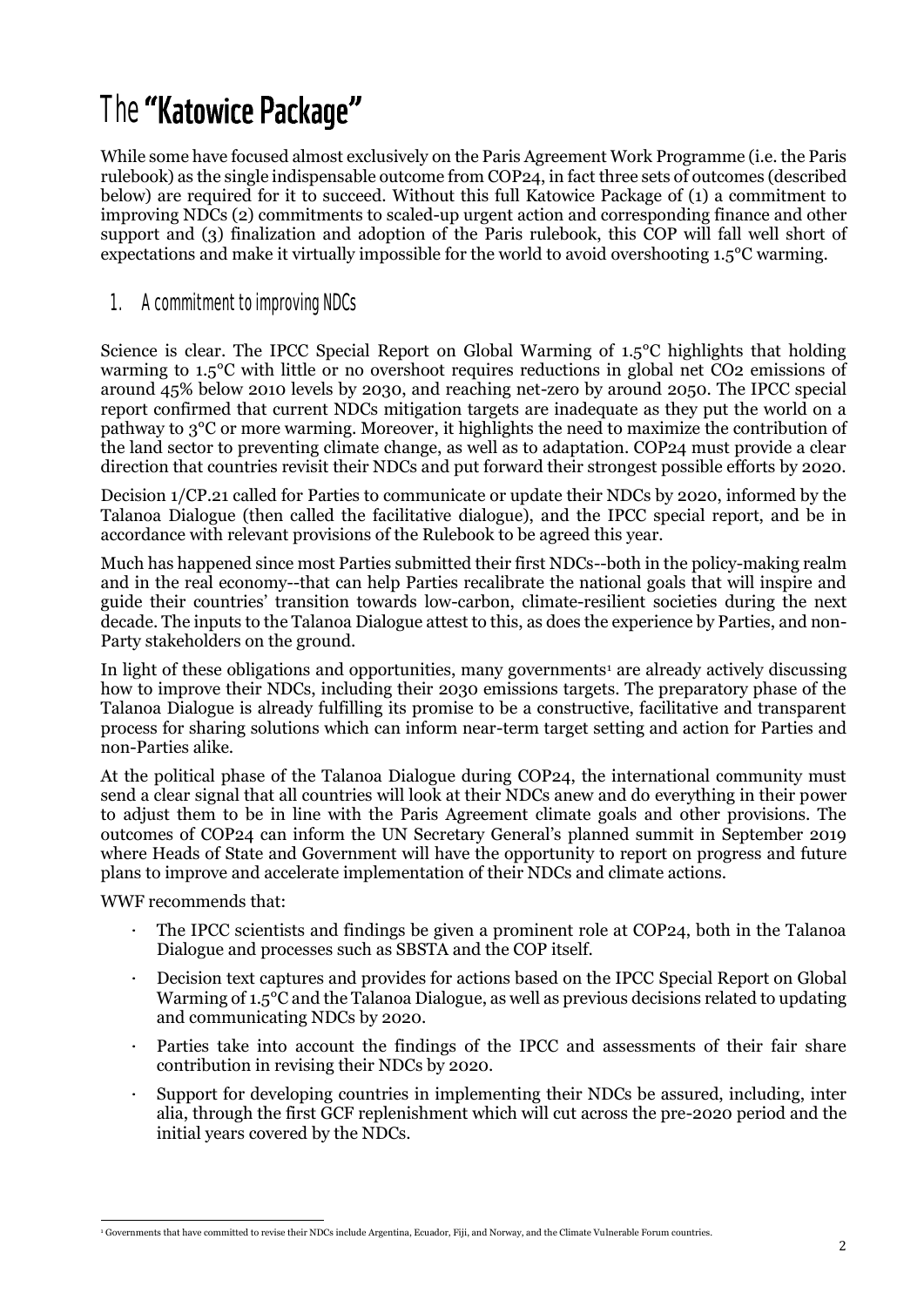2. Commitments to scaled-up urgent action and corresponding finance

Global greenhouse gas emissions must peak by 2020 and decline rapidly thereafter if we are to limit global temperature rise to 1.5°C. Accelerating near-term climate action and support is critical to reaching this global milestone and setting the foundation for an effective and just transition to lowcarbon climate-resilient societies. Developed countries in particular must make every effort to achieve and where possible substantially overachieve their 2020 targets and objectives. They must also redouble efforts to scale up finance, technology, and capacity building support for developing countries.

Parties coming to COP24 should show their commitment to urgent climate action by:

- Ratifying the Doha Amendments to the Kyoto Protocol, establishing the second commitment period (KP2). To date, 121 Parties, representing all negotiating groups, have ratified it, but KP2 is still 23 Parties short from entering into force;
- · Scaling up climate action and support (particularly by developed countries) to meet and exceed current commitments and narrow the equity gap by 2020;
- Renewed recognition to developed country leadership in the fight against climate change.
- · Signaling they are aiming to at least double contributions to the GCF compared to the initial period, in line with needs and anticipated pipeline, and in particular through scaled up public finance contributions. The recently launched replenishment process for the GCF is an important opportunity to provide increased finance;
- Scaling up public finance (by developed countries) to meet the \$100 billion commitment by 2020.
- 3. Finalization and Adoption of the Paris Rulebook

At COP24 Parties must adopt a comprehensive set of rules and guidance, the Paris rulebook, reflecting all elements of the Paris Agreement Work Program. Central to this framework of rules is an effective Ambition Mechanism to strengthen countries' NDCs.

The Ambition Mechanism includes:

- The Global Stocktake of implementation and collective progress every five years; and
- · The submission of updated and progressively more ambitious NDCs from each country every five years, along with corresponding support, informed by the Global Stocktake. This year's Talanoa Dialogue marks the first opportunity to collectively ratchet up ambition of NDCs and climate action by 2020.

The entire package of rules, guidelines and provisions included under the Paris Agreement will support the Ambition Mechanism by ensuring transparency, accountability and progressively stronger climate action. For WWF, the following expected outcomes, related to Paris Agreement Work Programme items as well as other negotiating tracks, are particularly critical for COP24 to be a success: